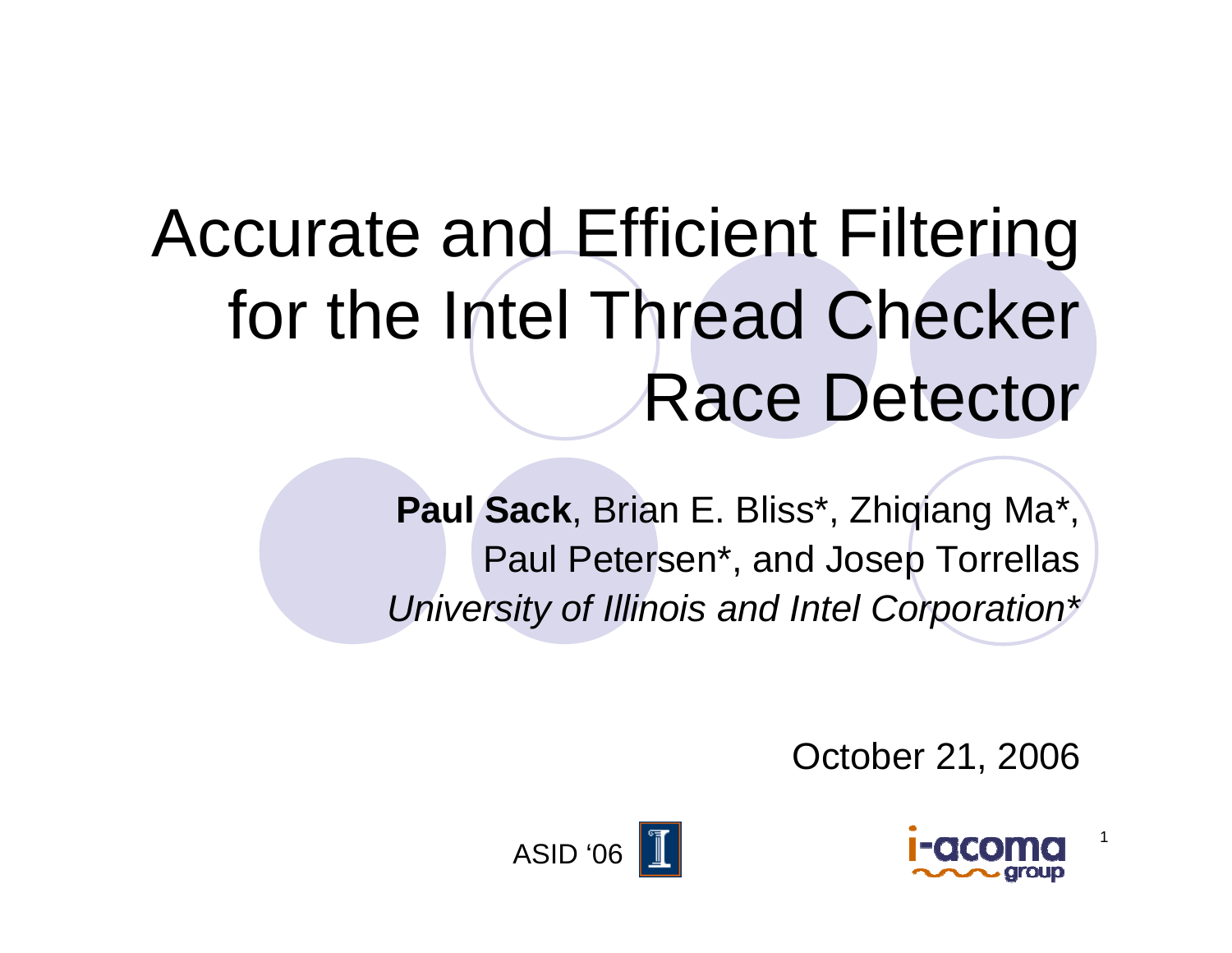#### Background: What is <sup>a</sup> data race?

• 2 threads access a variable without *synchronization*, at least one write

• Accesses could have occurred in either order, leading to unexpected behavior



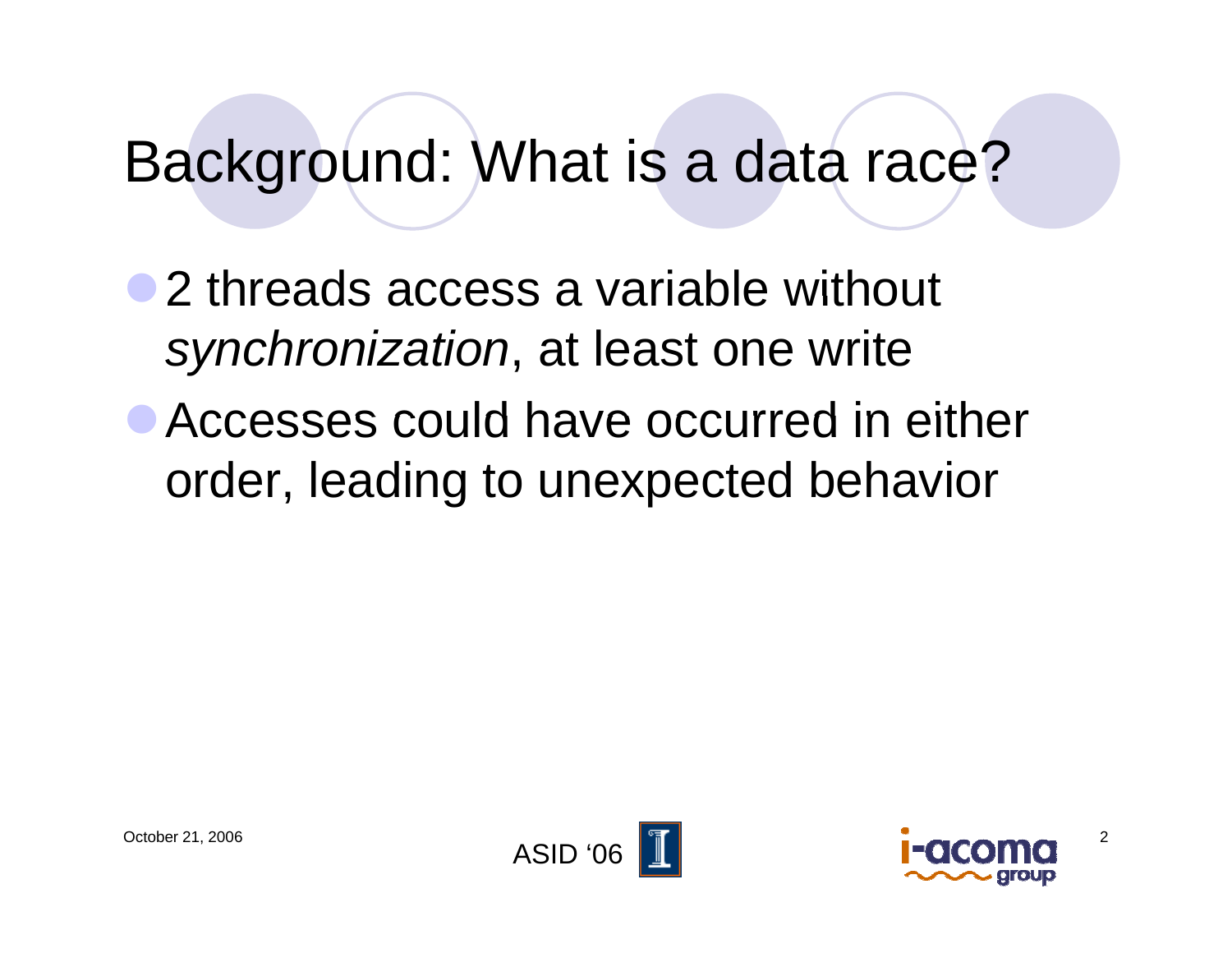## Background

#### Data races difficult to debug

- Rare
- Difficult to reproduce
- **Sensitive to** 
	- $\bullet$  Thread scheduling, interrupt timing, etc.
	- Debuggers, compiler optimizations
	- Which system used
- Data race detectors:
	- **OLockset and vector-clock based**



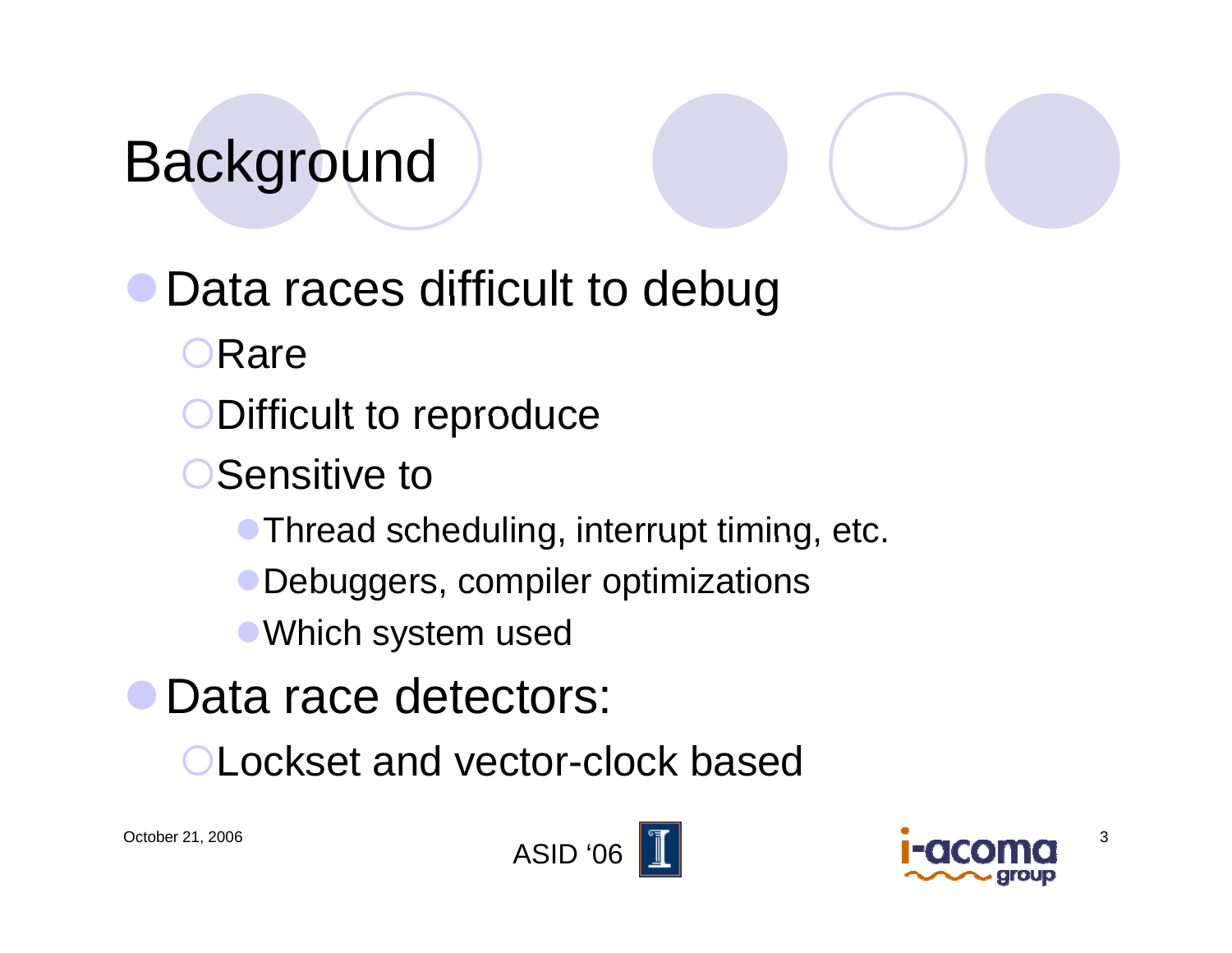#### Background: Lockset-based Detectors

- **Lockset: a set of common locks used to** access a global variable (Eraser [Savage '97])
- Works by intersecting saved lockset of variable with current lockset of thread
- **If intersection is null, data race!** 
	- **OReally violation of locking discipline**
- What about variable initialization and thread-private data?



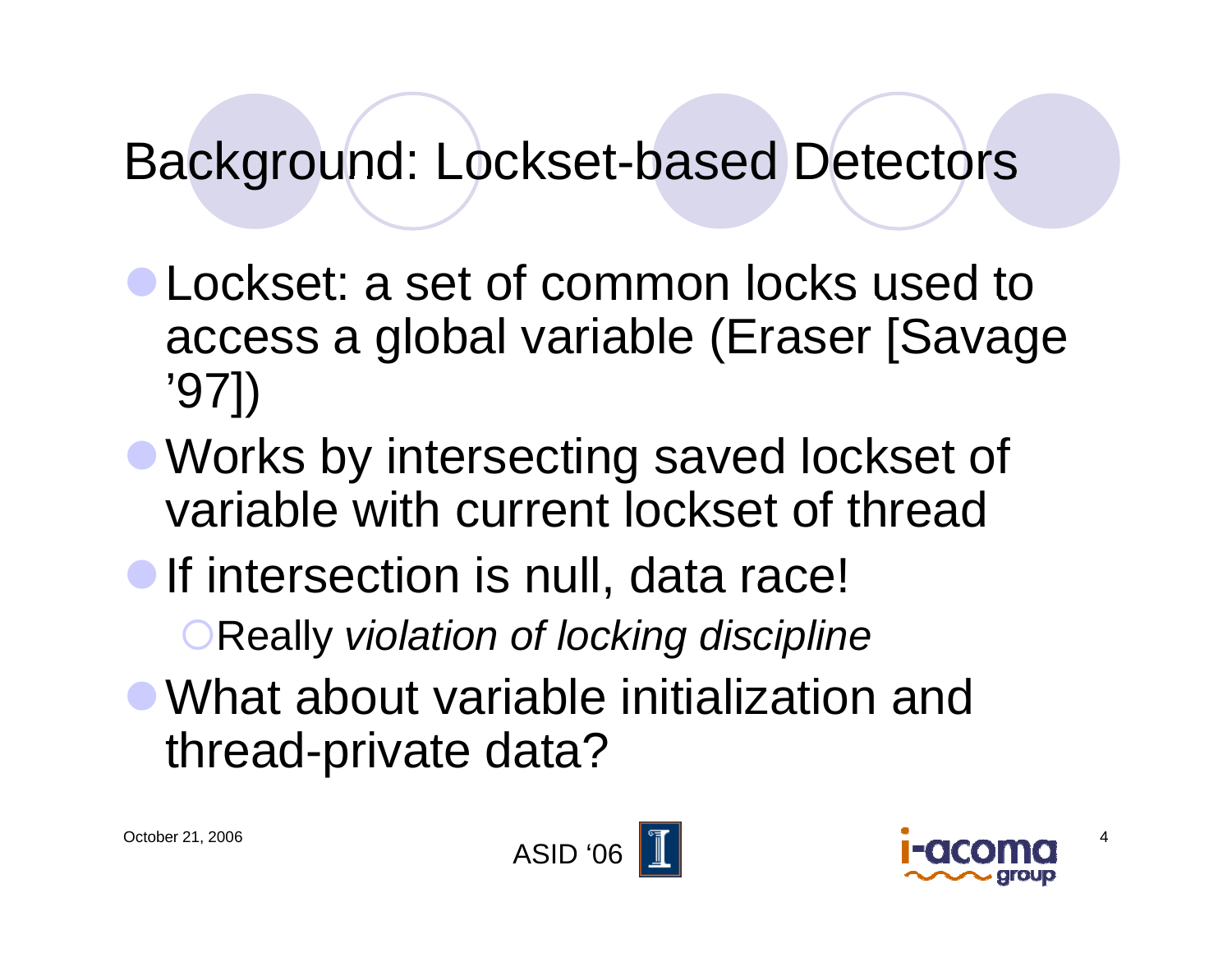#### Background: Eraser FSM

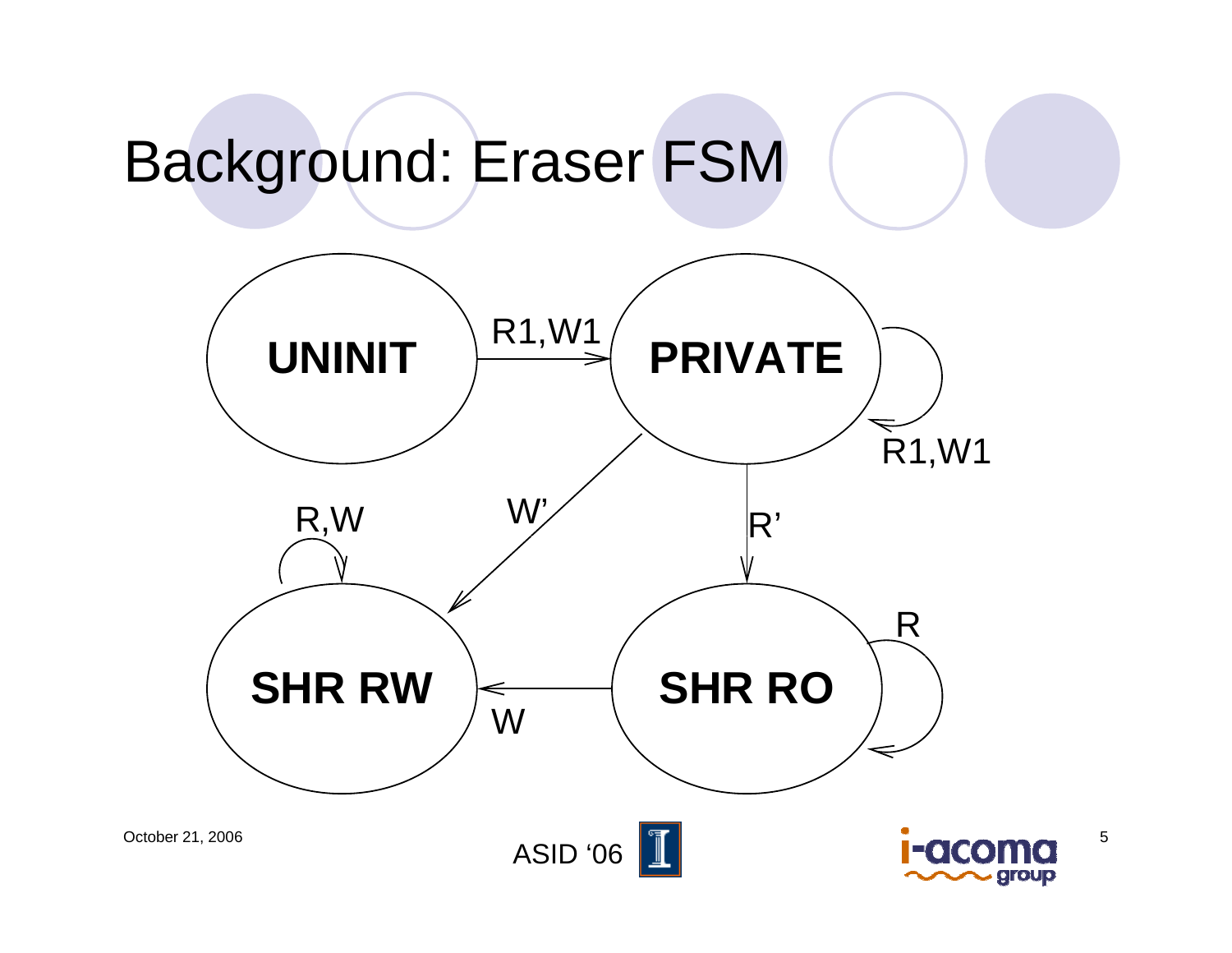#### Background: Vector-clock Detectors

- $\bullet$ E.g., RecPlay [Ronsse et al '99], [Netzer and Miller '91]
- $\bullet$  *Segments* are instructions executed between synchronization points
- $\bullet$  Vector clocks order thread segments:
	- ${\color{black} \bigcirc}$ **O** Used to tell if segment x on thread 1 executed before, in parallel, or after segment *y* on thread 2
- $\bullet$  Race detected if current access to memory races with prior accesses:
	- ${\color{black} \bigcirc}$ At least one access must be a write
	- ${\color{black} \bigcirc}$ Both segments must be unordered





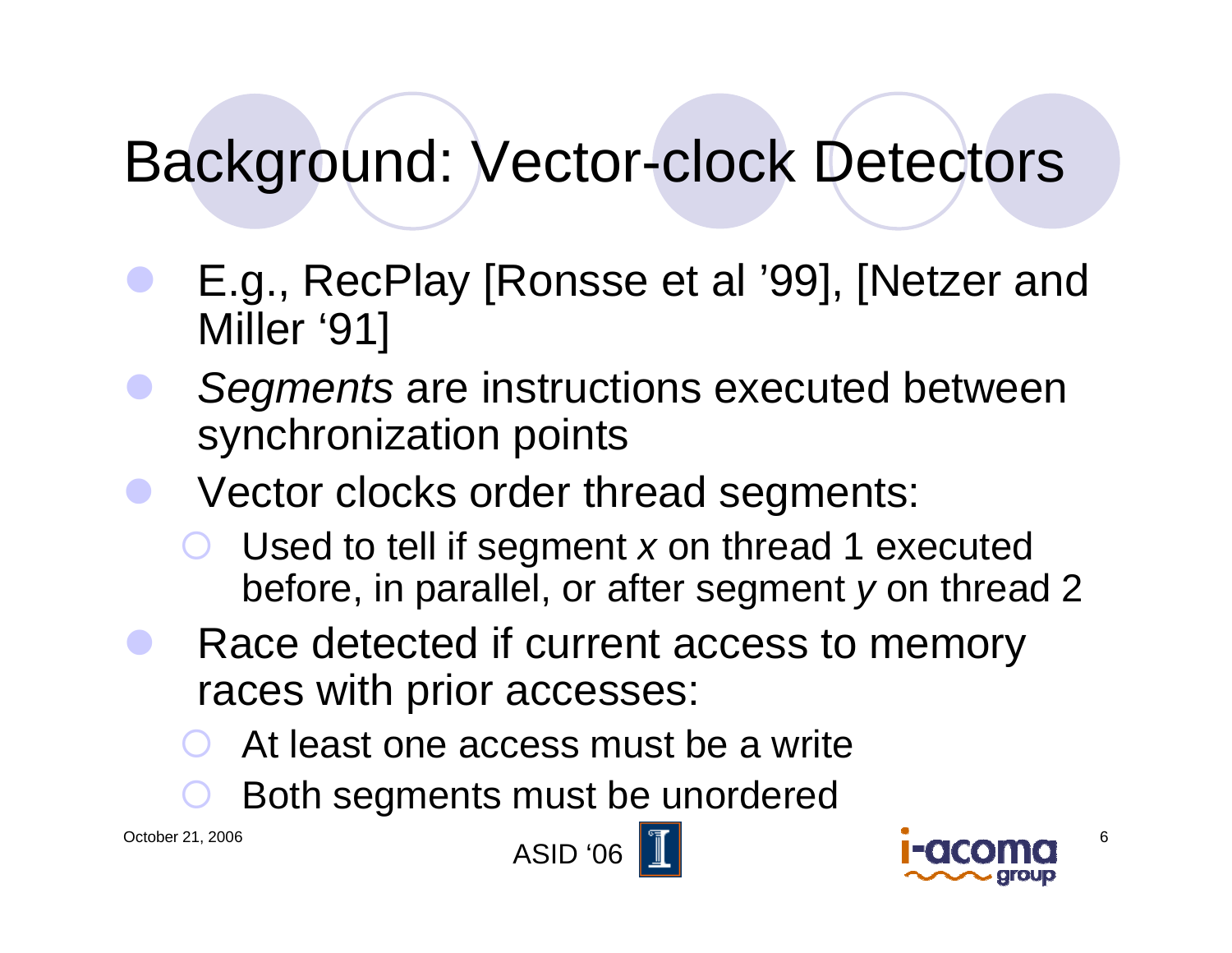#### Background: How do they compare?

#### Lockset

- $\bullet$ Faster?
- $\bullet$ **• Only works with lock**based synch
	- O Can catch some races that vector-clocks can't
- $\bullet$  Detects *violations of locking discipline*

#### t vector-clock

- $\bullet$ Slower?
- $\bullet$  Works with all kinds of synchronization
- Provides more information
- Detects *races*  $\bullet$





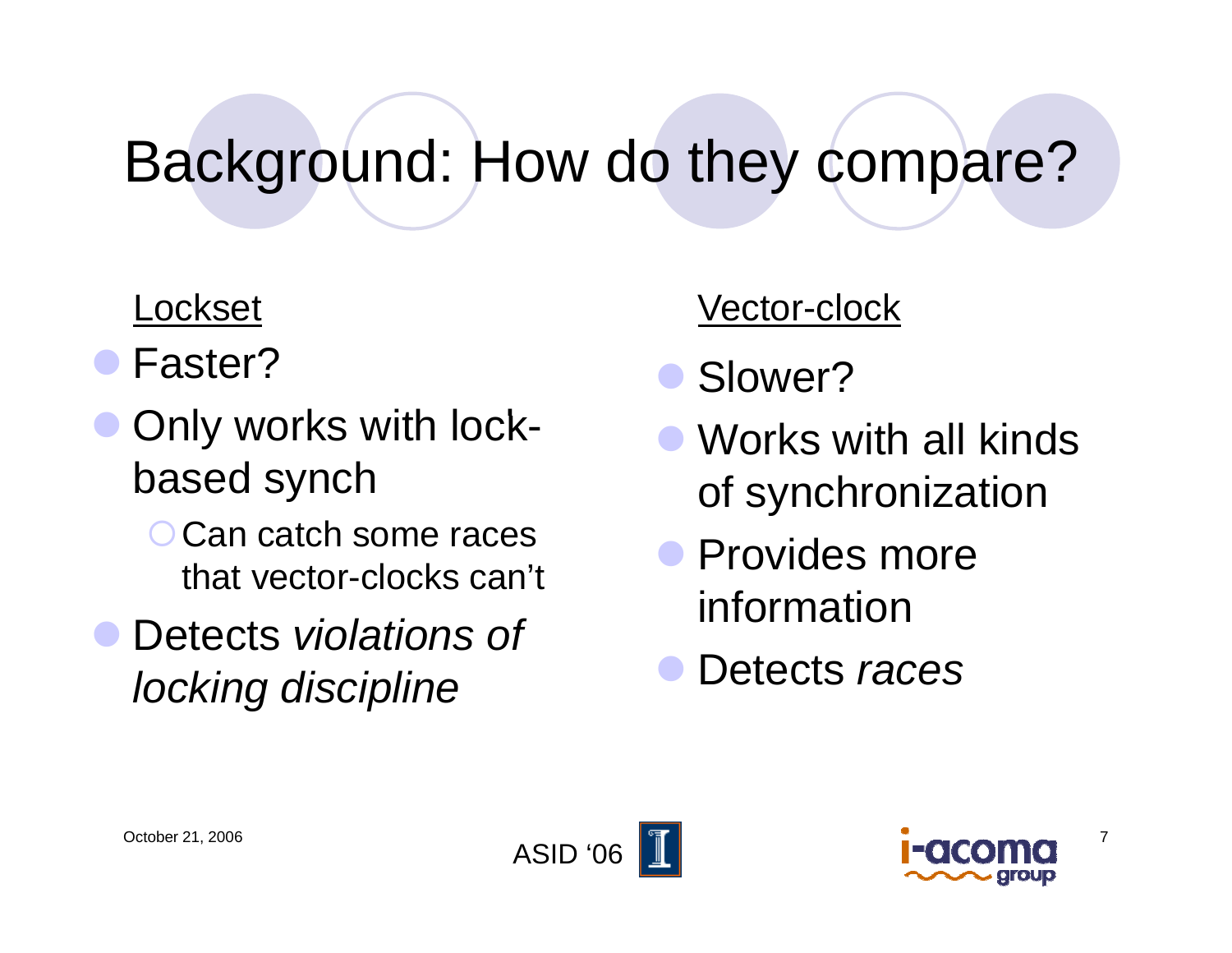### Background

### Race detectors find data races OGreat!

**BUT: Either slow or limited** 





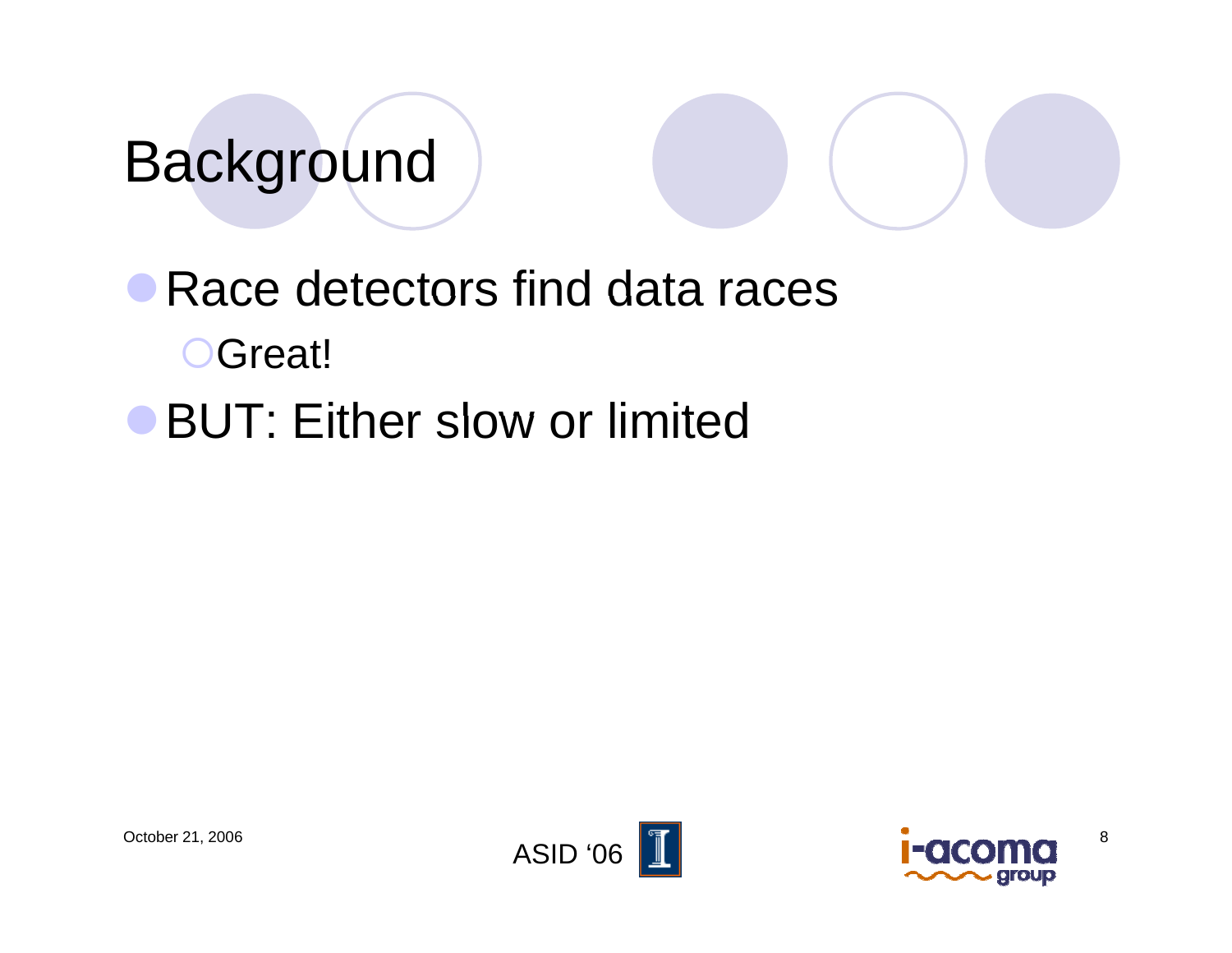#### Background: Detectors

 $\bullet$ Eraser [Savage *et al* '97] Efficient, but only really works with locks {Doesn't tell user much**• RaceTrack [Yu** *et al* **'05]** Efficient, only works with managed run-time code ○ Also doesn't tell user much  $\bullet$  Most tell user:  $\bigcirc$  Which variable

- 
- OOne PC
- O One or two thread IDs



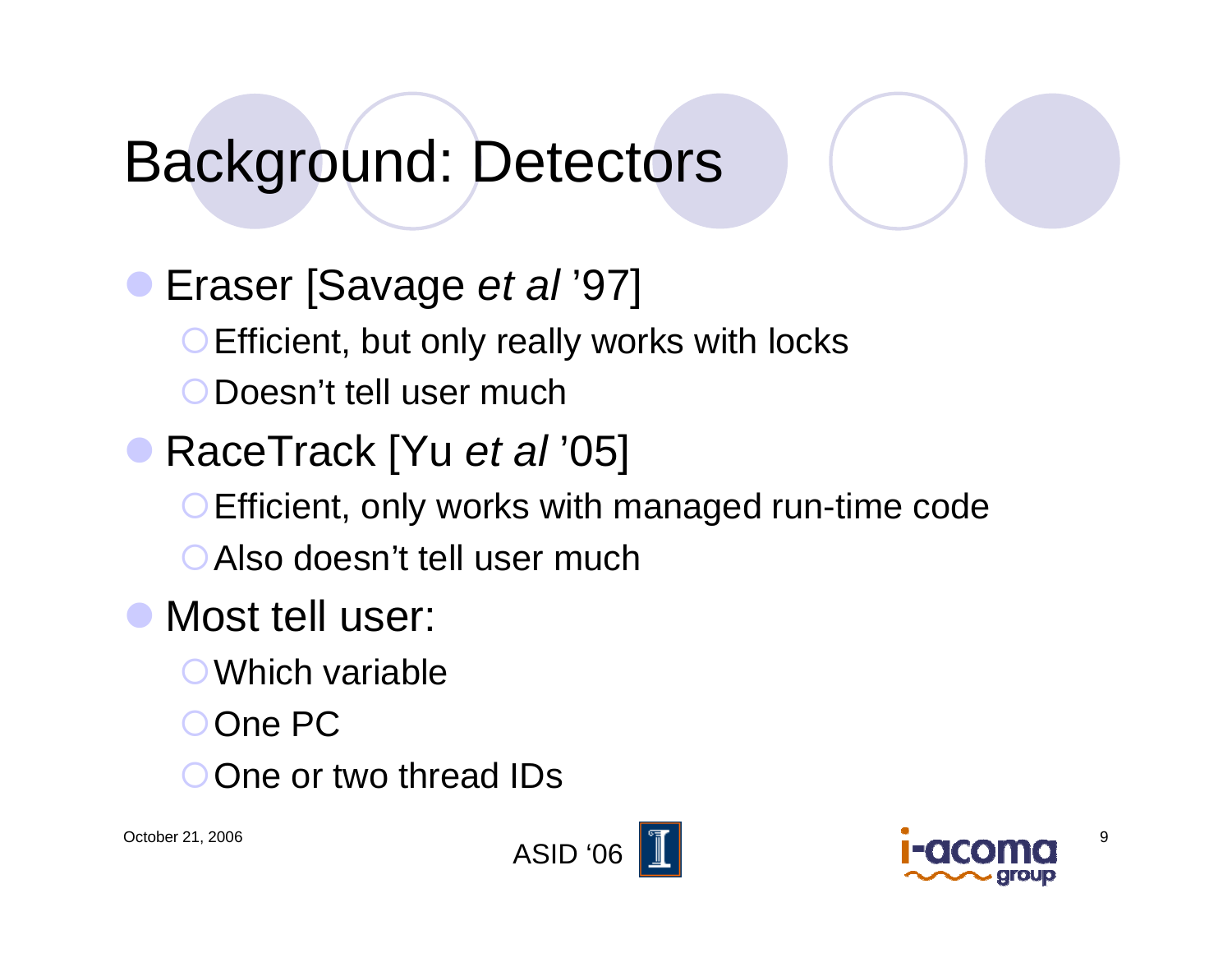#### Background: Detectors

#### Intel Thread Checker

- {Uses vector-clock algorithm
- $\bullet$  Works with any binary code  $(C, C_{++},$  Fortran, assembly)
- Does not require recompilation or full source code
- **OReports thread IDs, source code locations, and** *call stacks* for both racing accesses

{*Extremely slow*



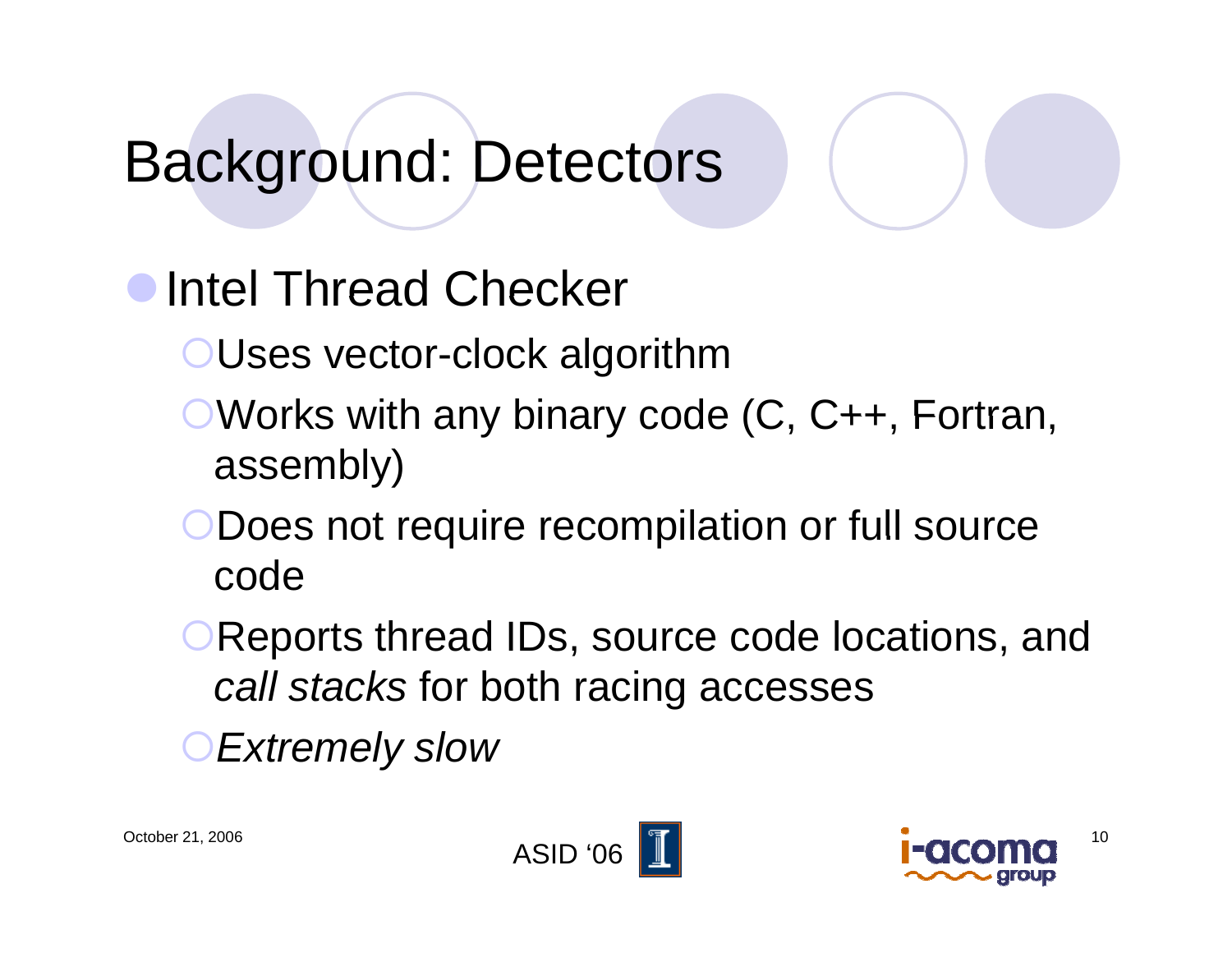## **Outline**

• Motivation

- **Approach**
- **Evaluation**
- **Conclusion**



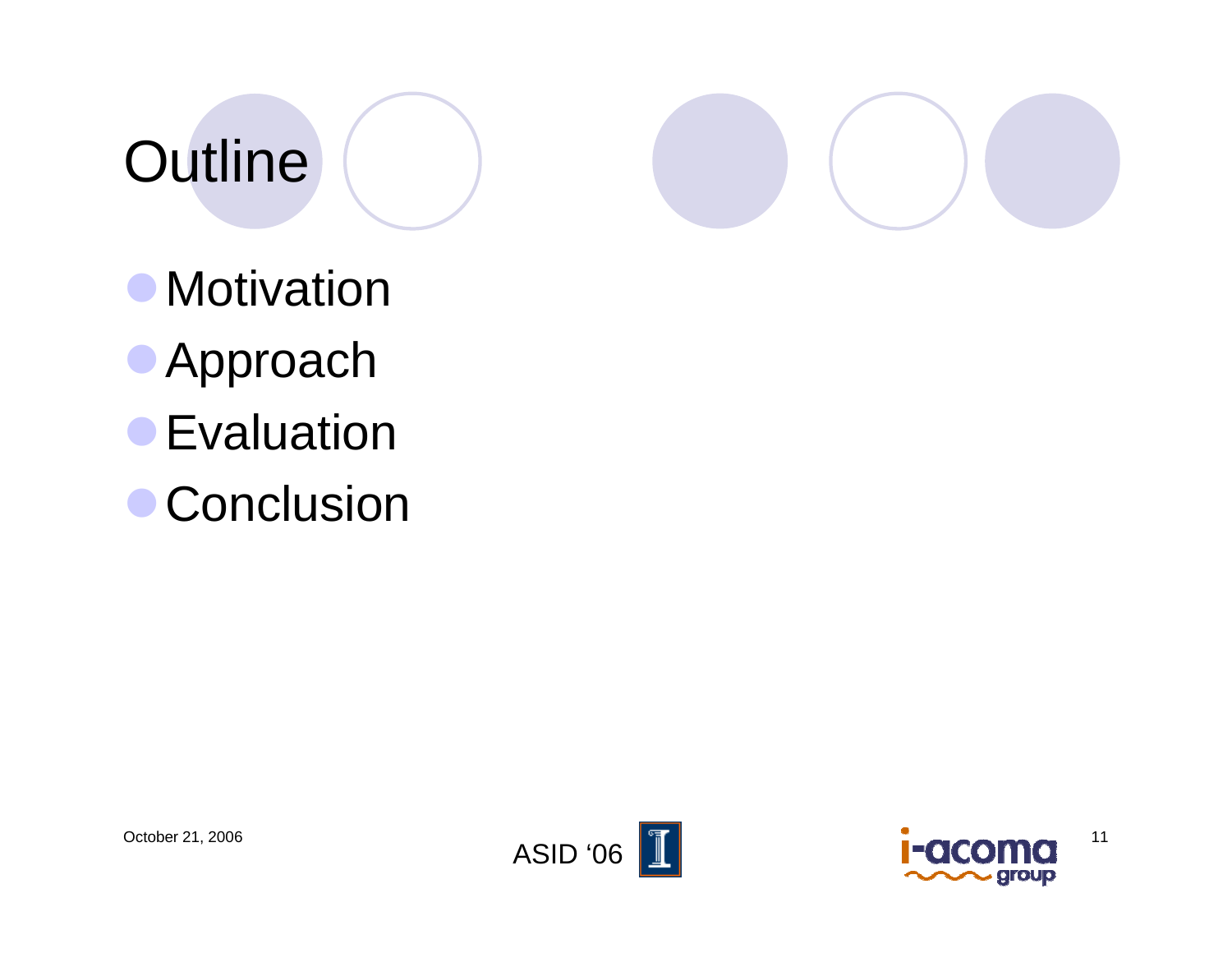## Motivation

Overhead in Thread Checker

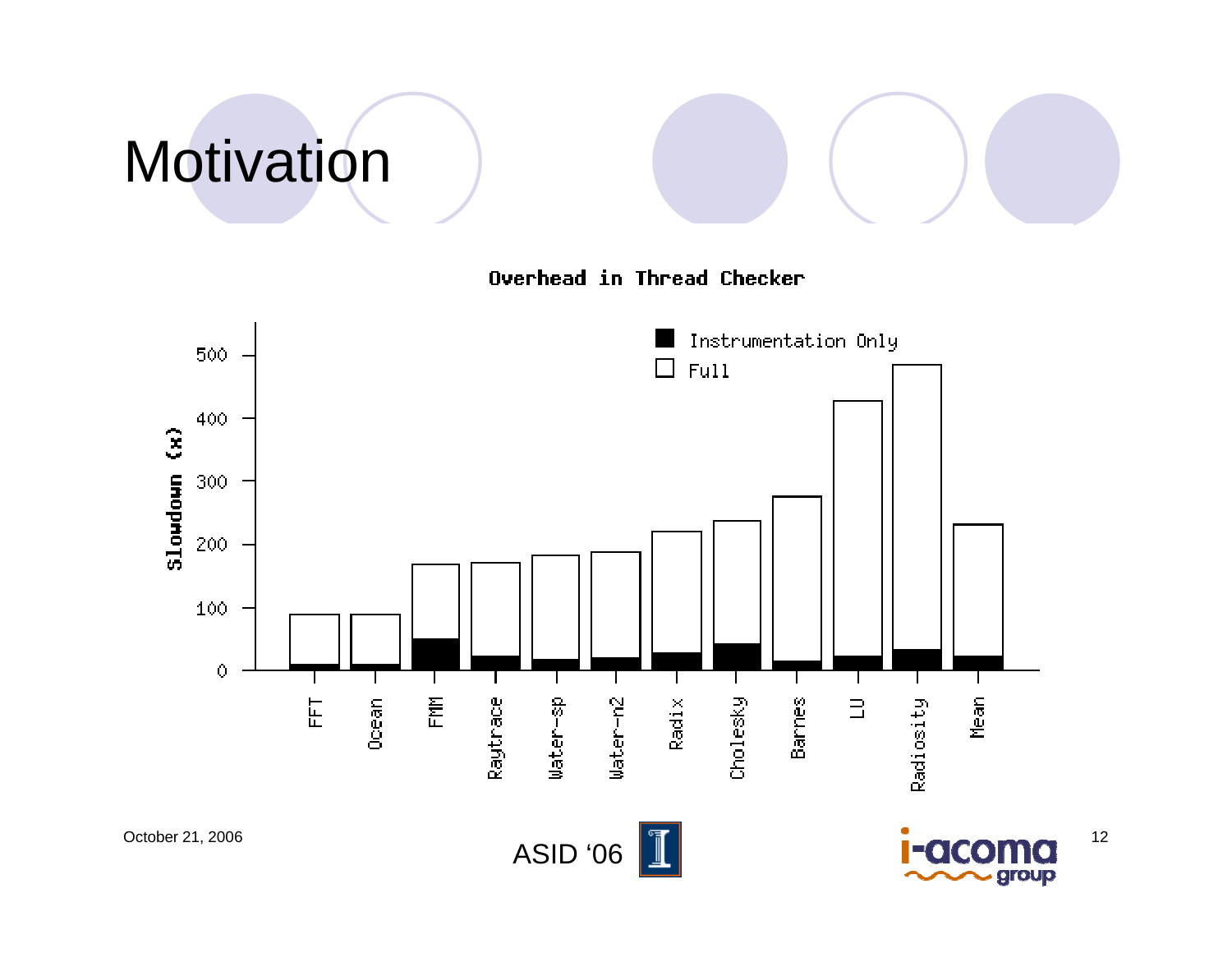## Approach

Many possibilities: Improve instrumentation (e.g., Aliter [Gao '05]) OOptimize analysis **E.g., parallelize** 

#### None of these are *general* approaches



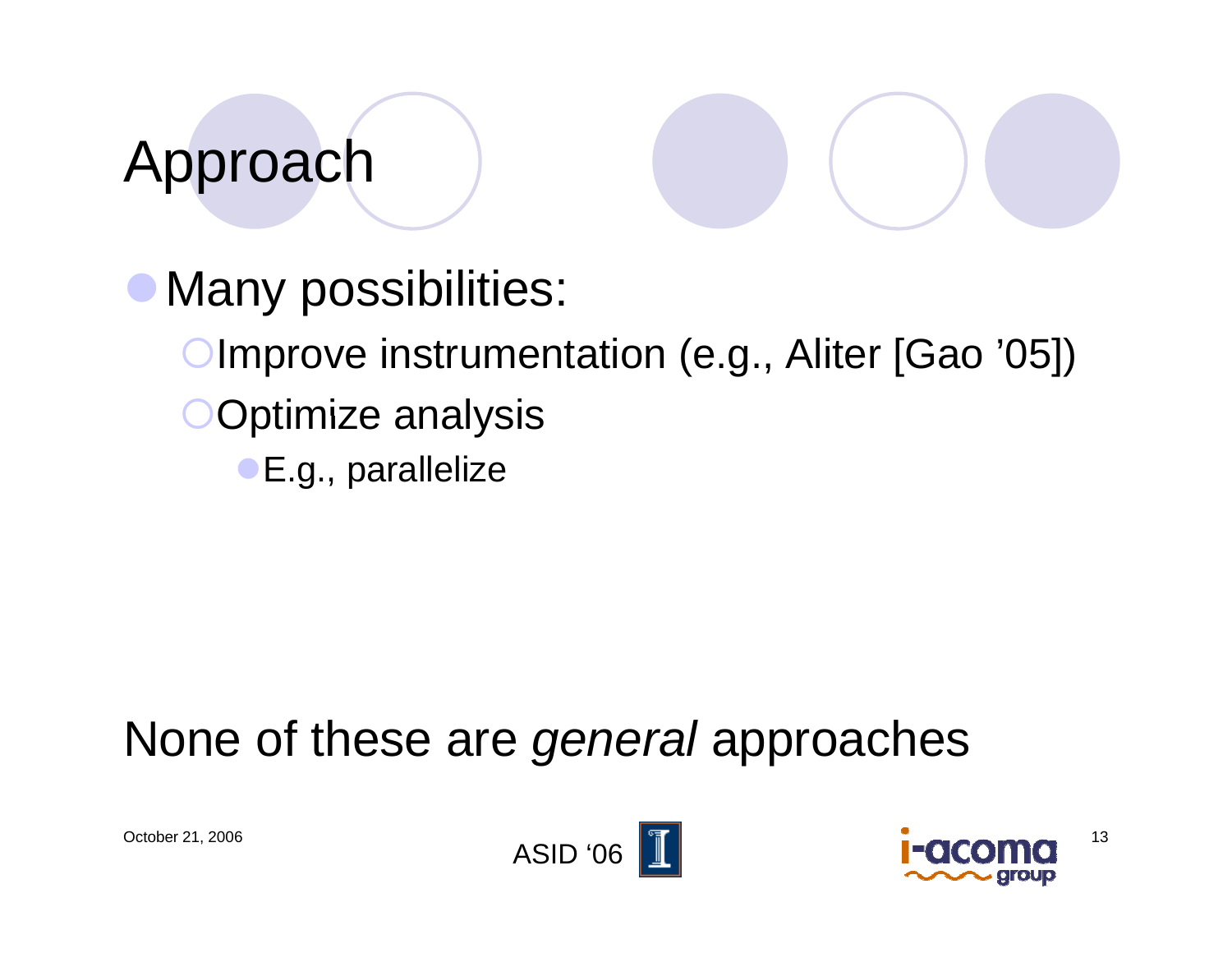#### Approach

• Observation: 99+% of accesses not involved in data races

**OFor some classes of accesses, 100% not** involved

#### Classic technique: Filtering



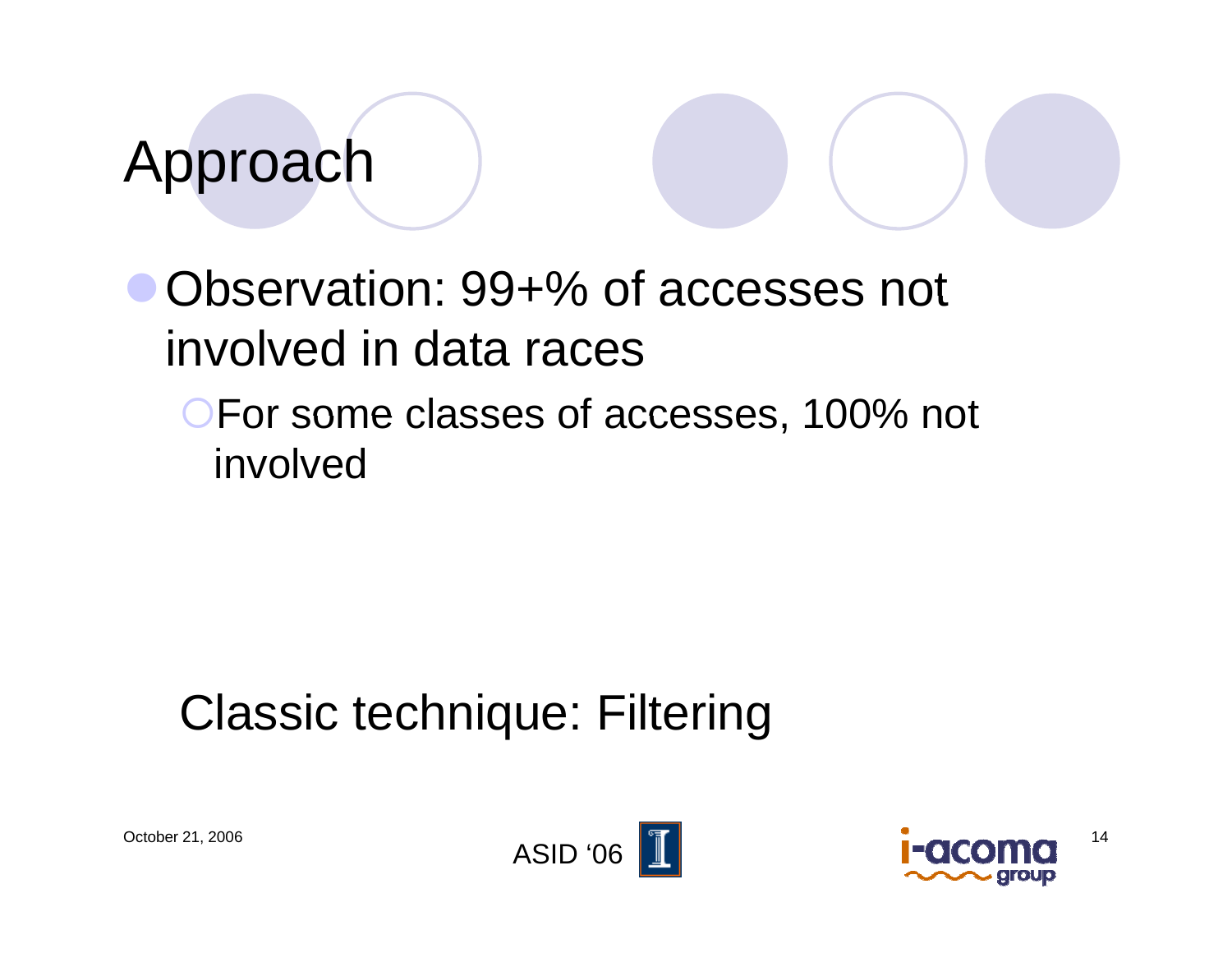# Approach







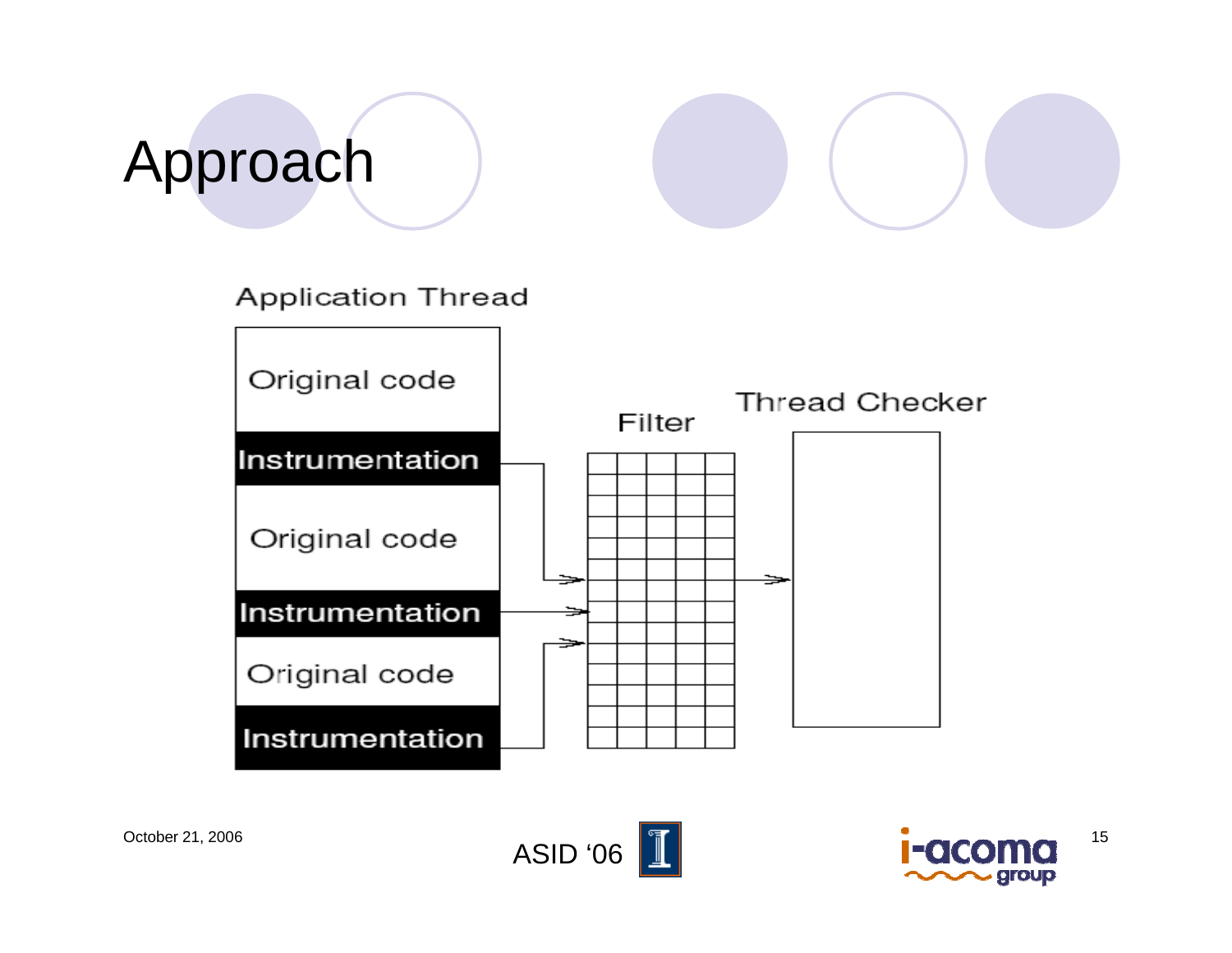#### Approach: Stack filter

Stack accesses not typically involved in data races

- {Compare address to stack base and limit; if in range, filter out
- **Add stage to check for** *cross-thread* **stack** accesses to disable the filter
- OVery fast filter—just two comparisons



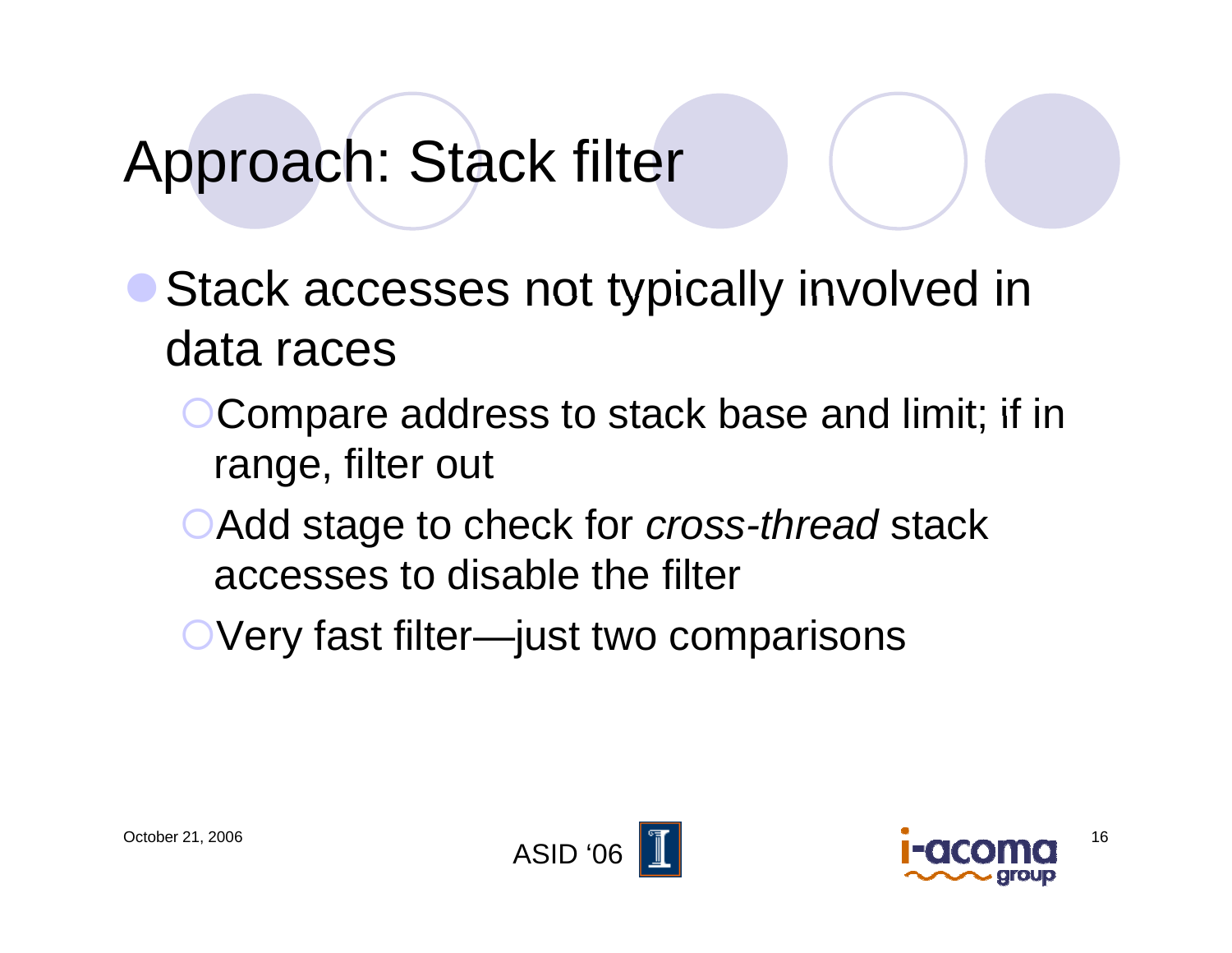#### Approach: Duplicate filter

- **Temporal locality exists within segments**
- Equivalent accesses to the same address can be safely filtered

```
\bullet E.g.,
Barrier();
X = 8;X++;Barrier();
```


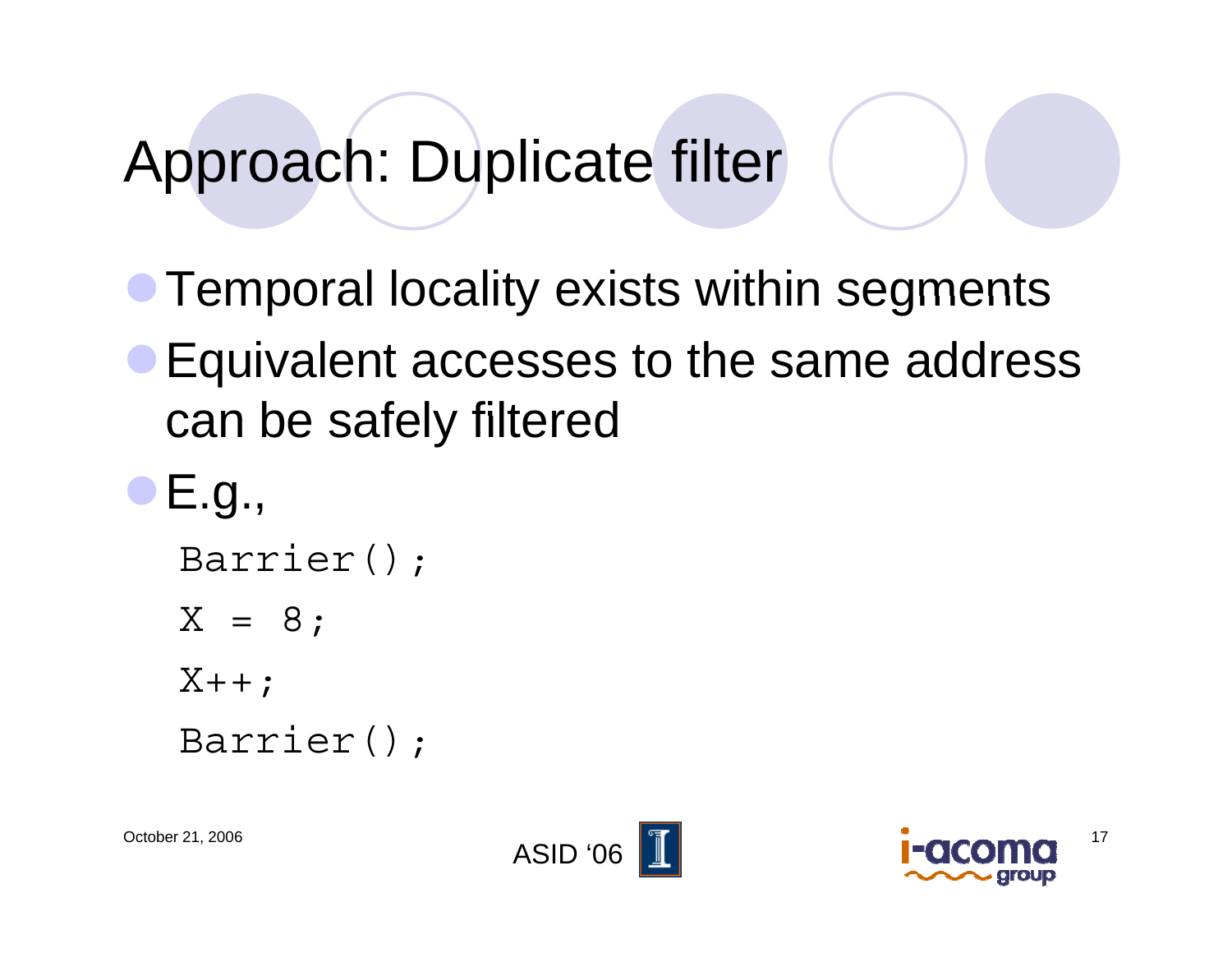#### Approach: Duplicate filter

• Per-thread table keeps track of accesses within segment

- **16k-entry, direct-mapped cache**
- Address, size, type of access
- **Duplicate accesses filtered**
- **Feedback loop: variables involved in data** race marked in table, not filtered

**Set Provides user with more information** 

• Relatively-fast: private table lookup



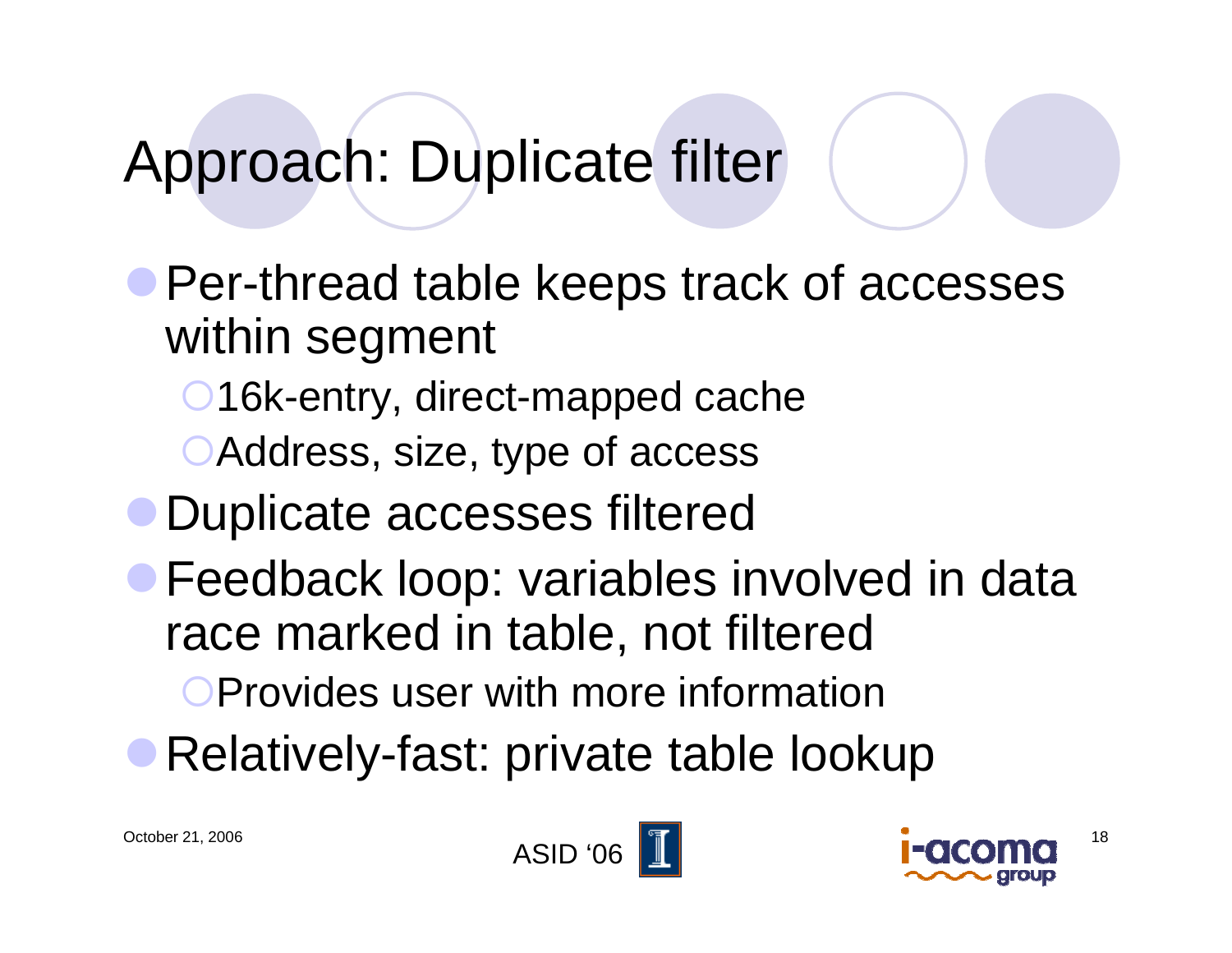#### Approach: FSM filter

**• Premise: Many accesses to non-stack** variables are thread private or shared read -only

**• Use Eraser state machine** 



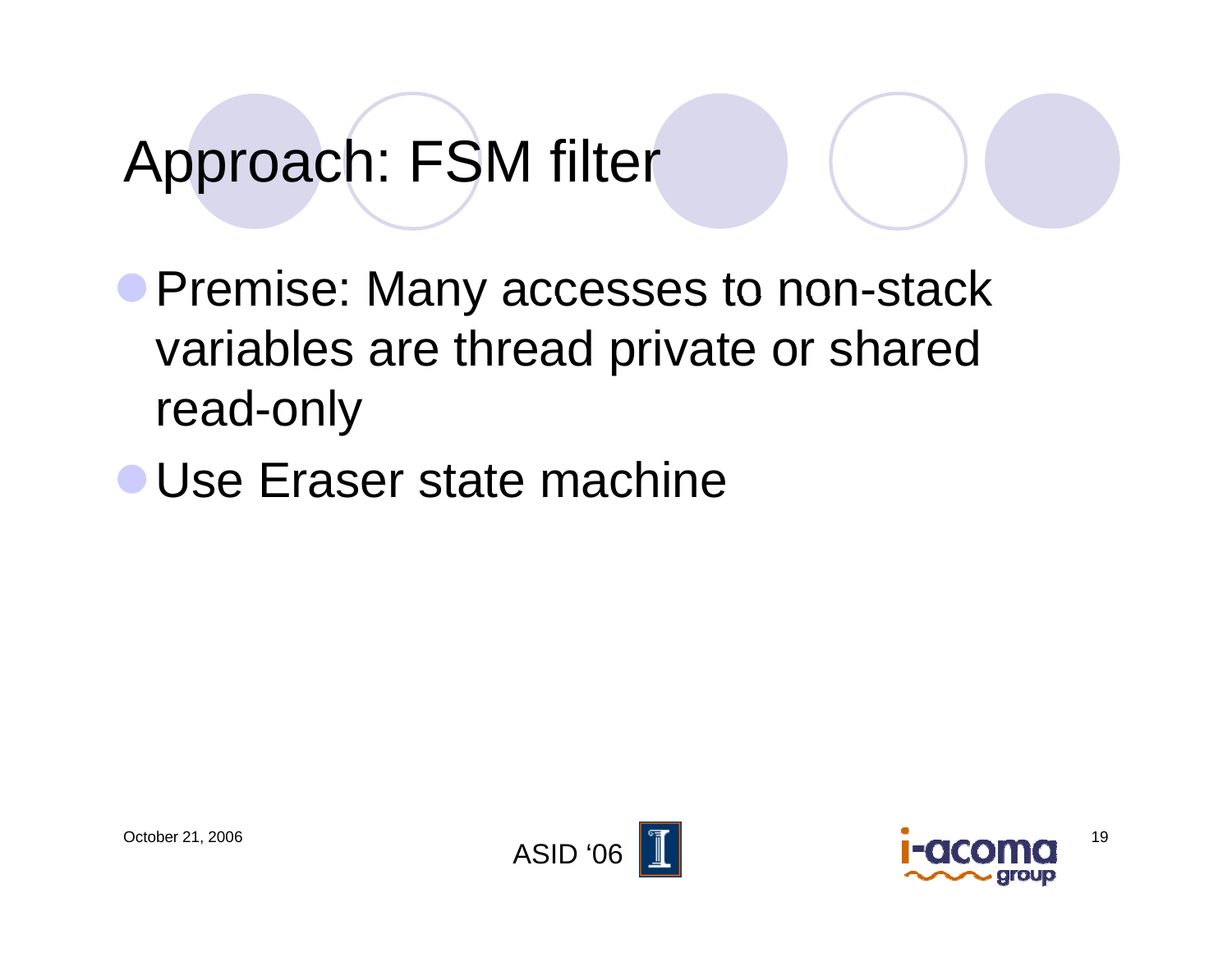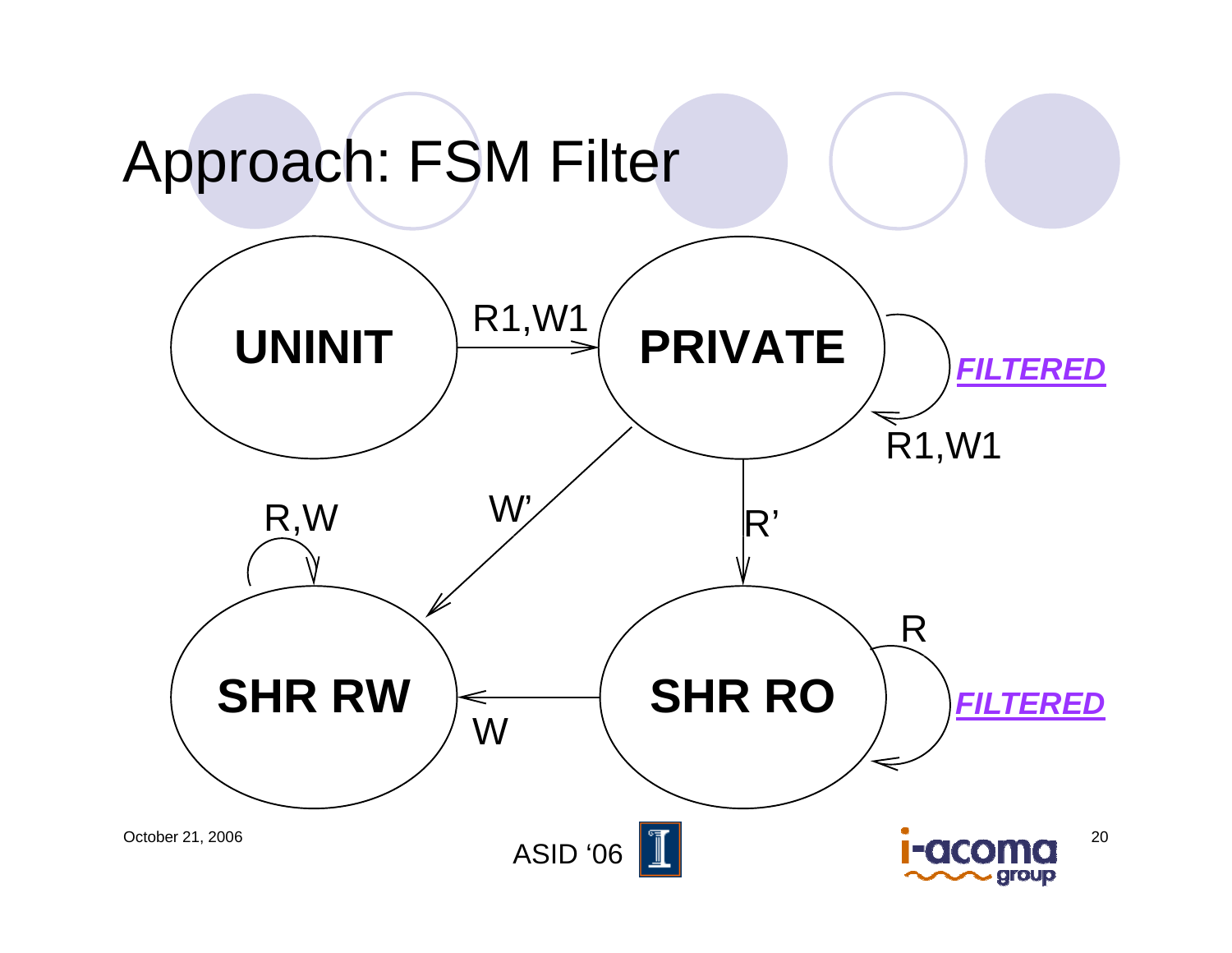### Approach: FSM Filter

Only filter which can lose data races **OUses past to predict future** But many data races repetitive **Optional** • Slower—global table with some

- synchronization
- **Evaluation will see if it is worthwhile**



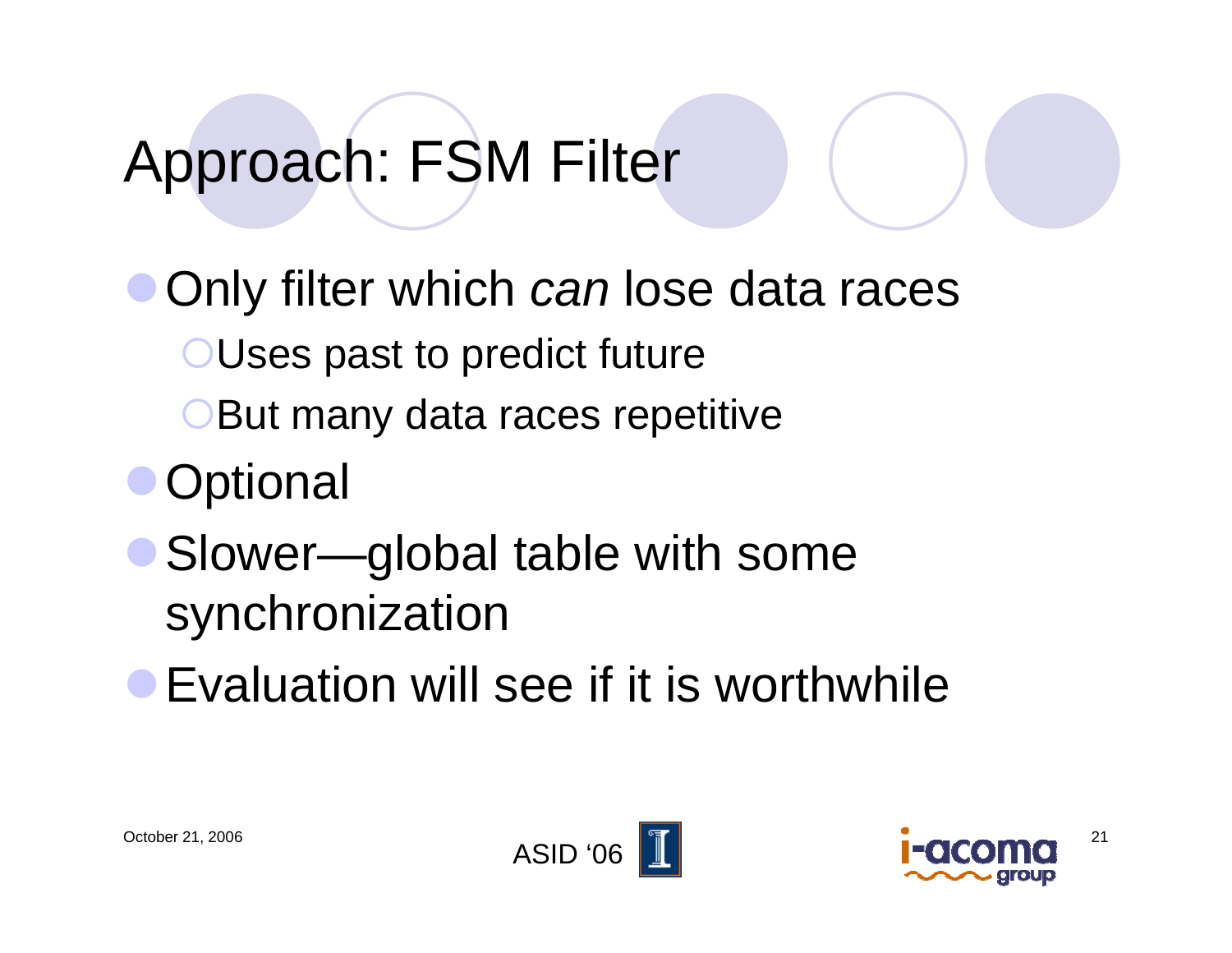## Approach: FSM Filter

- Global 4M entry, 4-way table, LRU replacement
- **Each entry covers one 32-bit word**
- Contains:
	- $\bigcirc$ FSM state
	- **OThread ID**
	- ${\color{red}\mathsf{CTag}}$
- Table takes up 4MB storage
- $\bullet$  Fast-path optimizations avoid synch



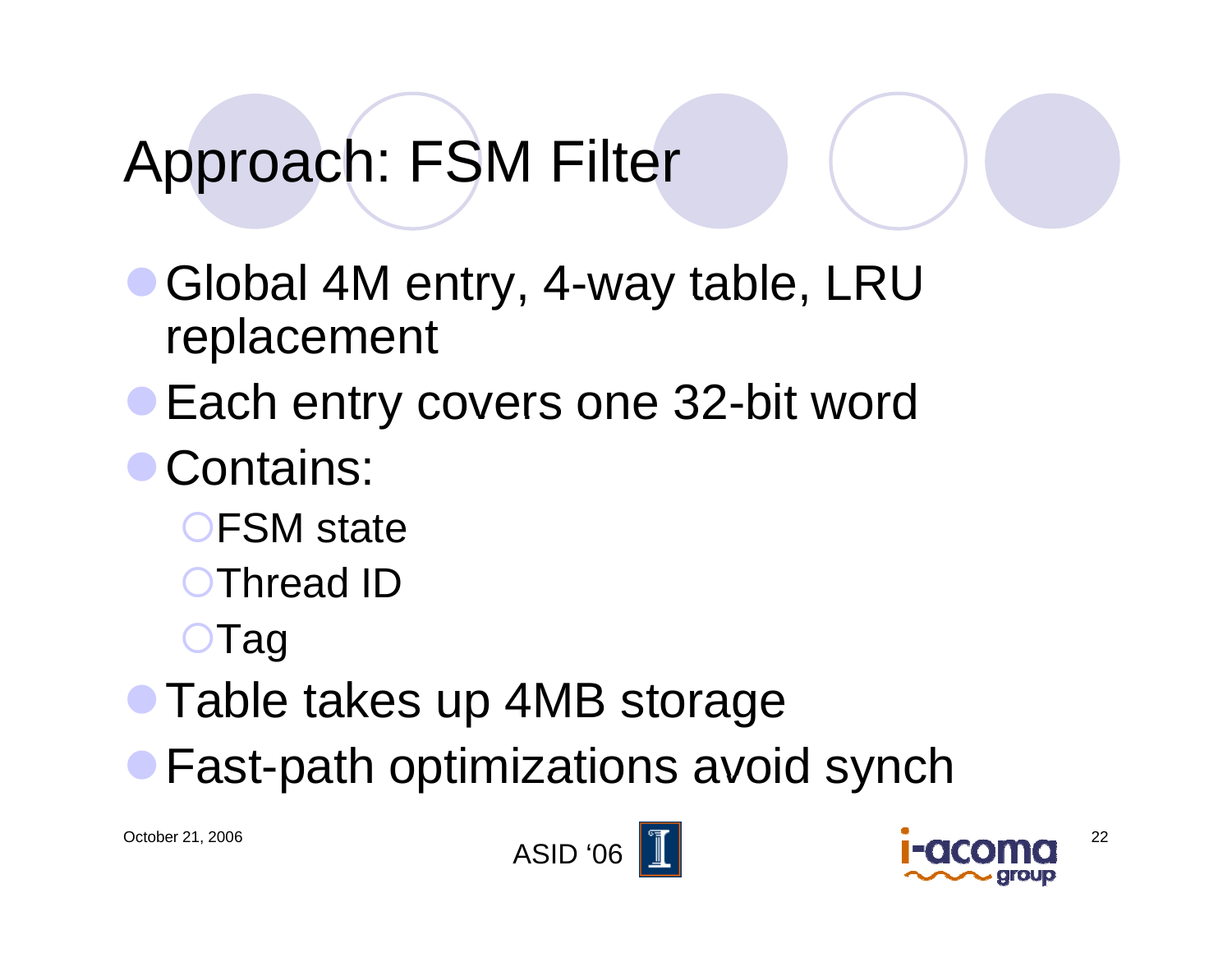## Evaluation: Methodology

- 9 Splash-2 apps
- Standard data set
- 4-way Pentium system
- **Performance measurements repeated 9x**
- **Filter rate measurements repeated 3x**



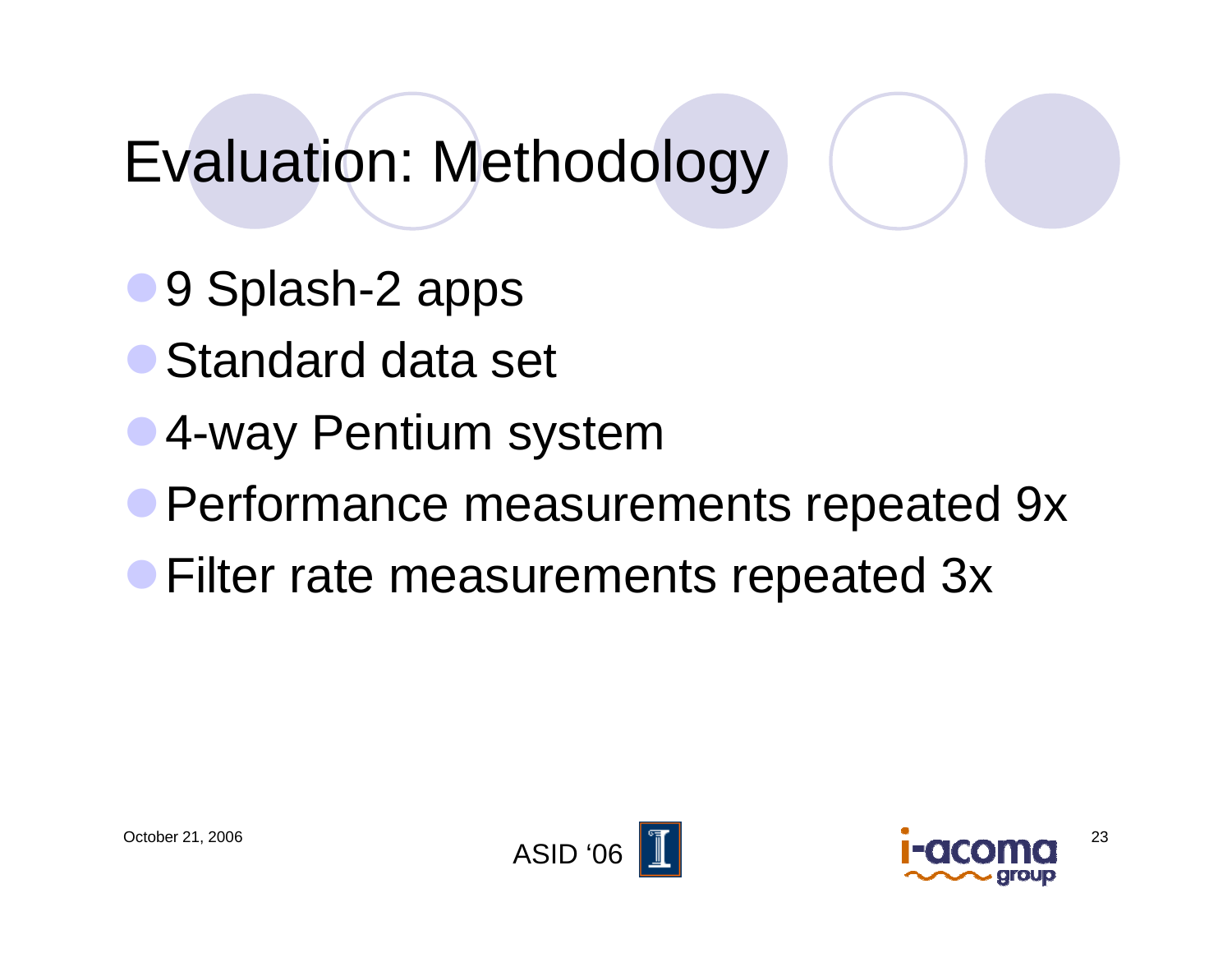## Fraction of References Filtered Out

Filtering (%)

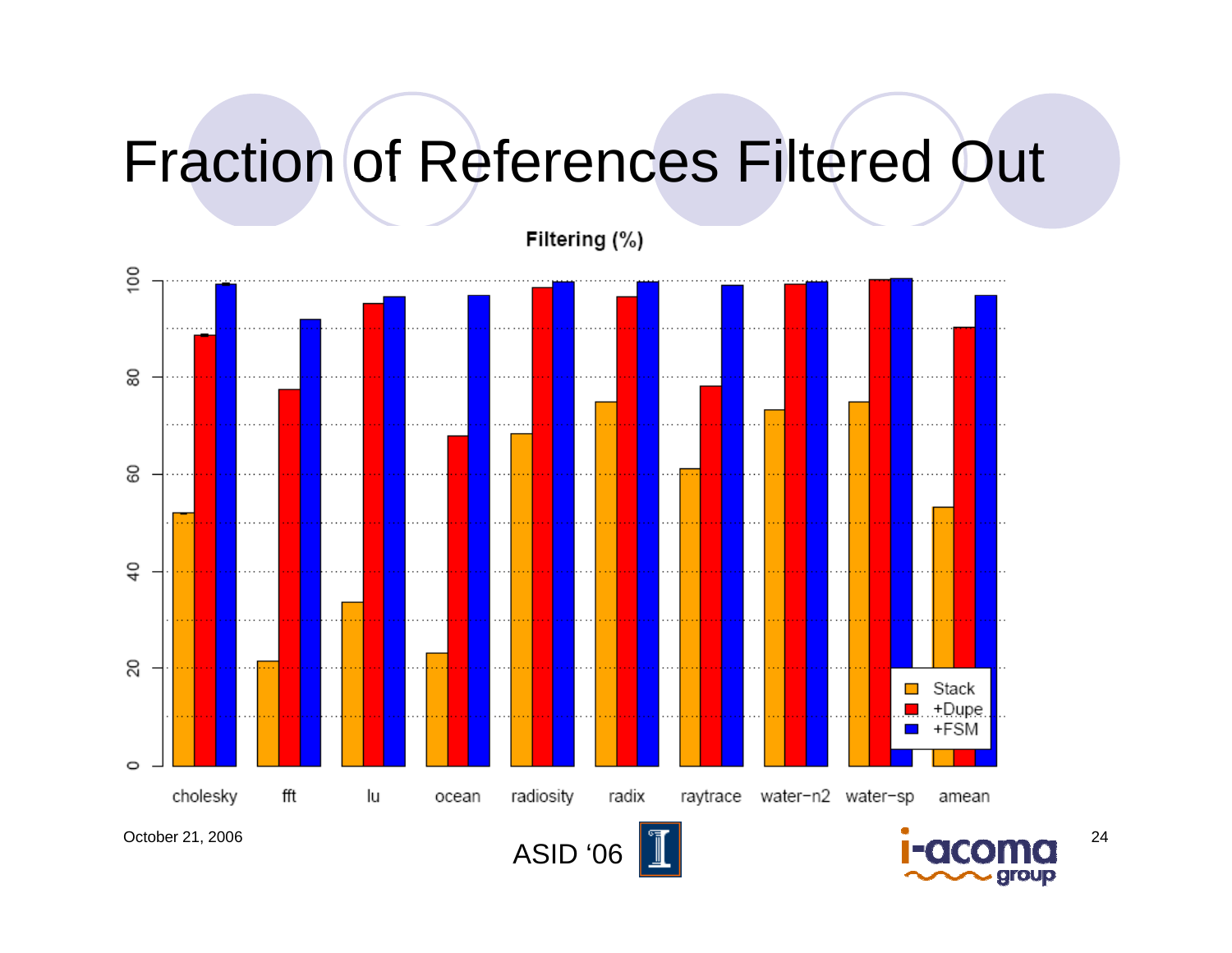#### Incremental Filtering Rate

Incremental filtering (%)

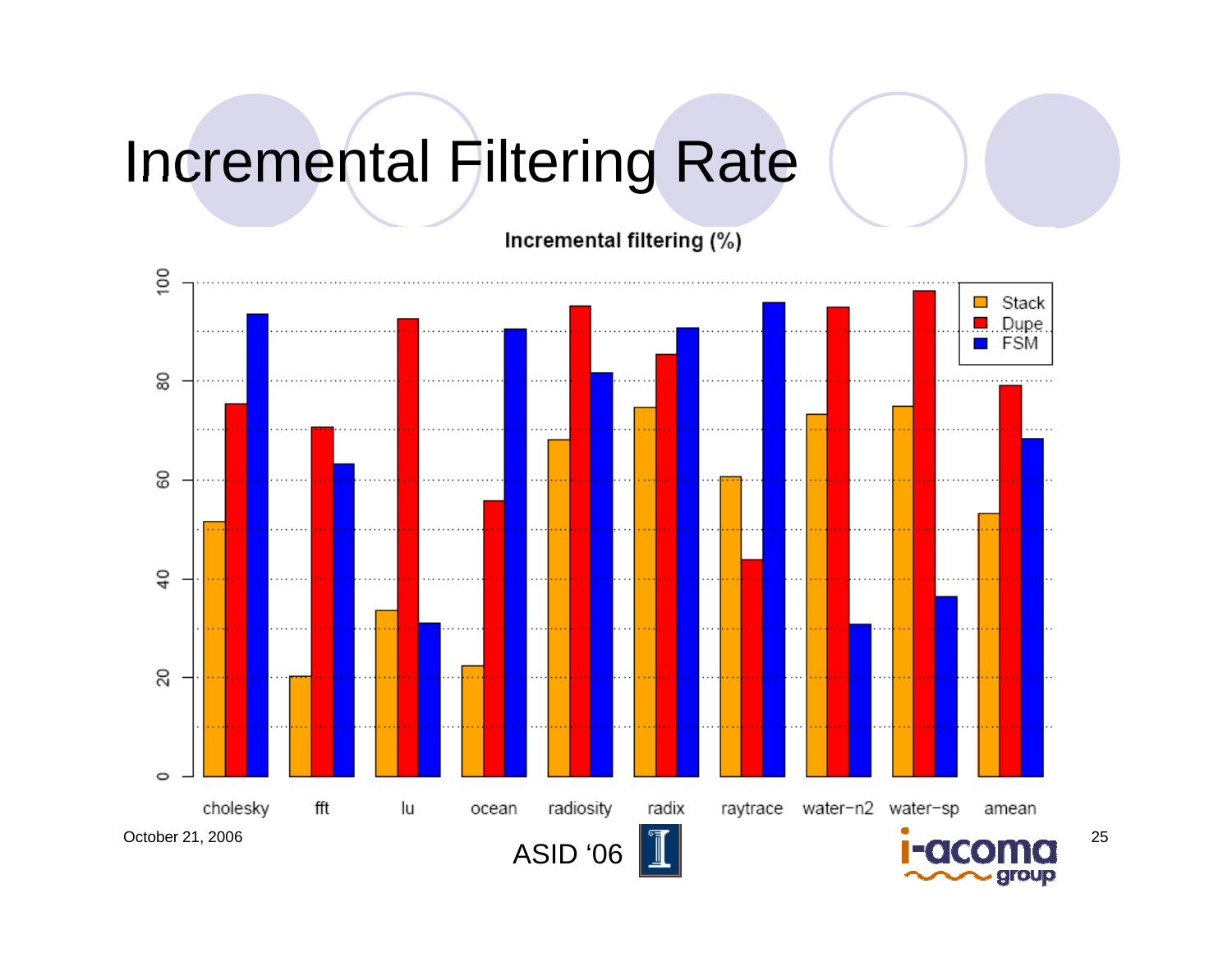# Thread Checker Speedups

Speedups (x)

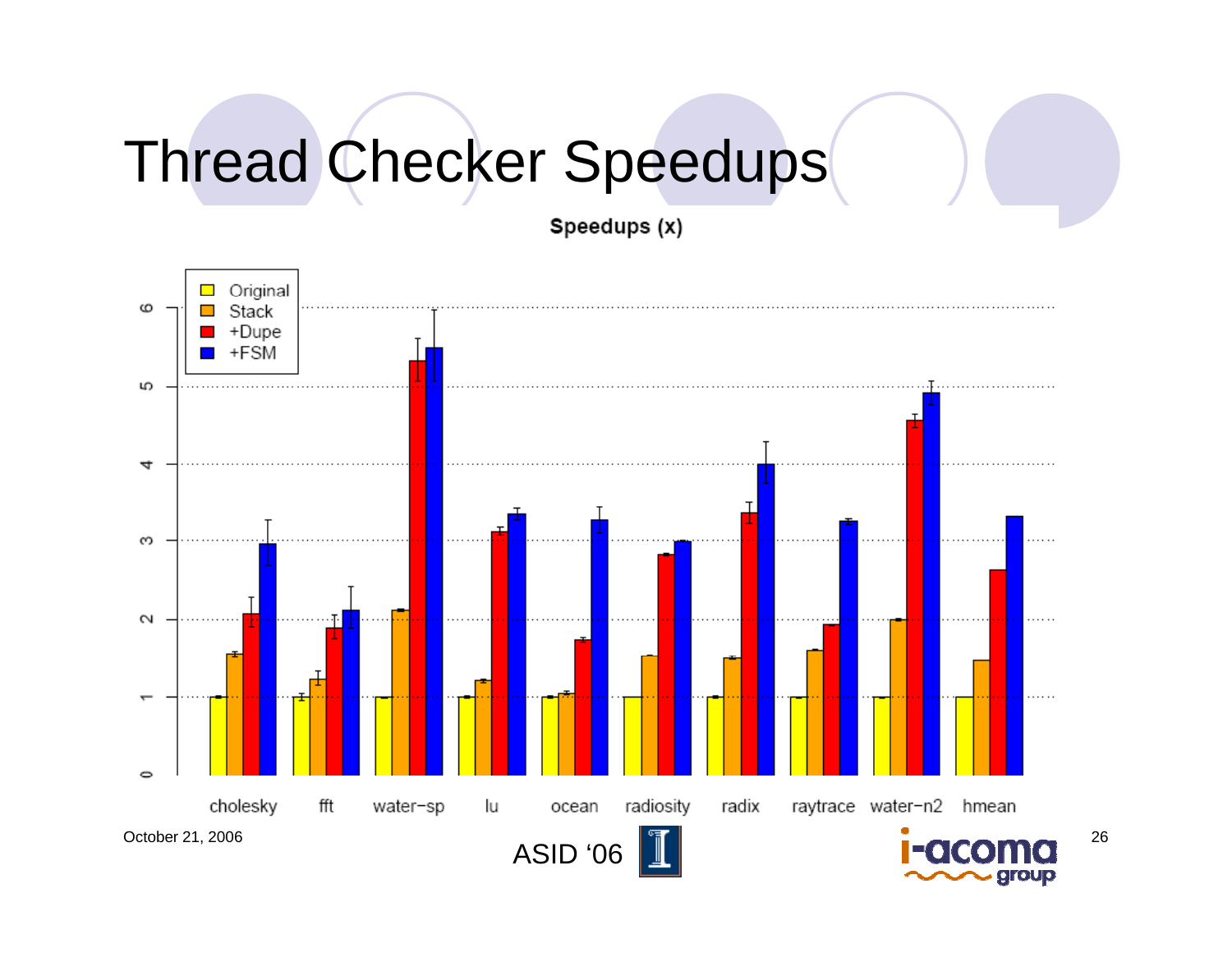### No Data Races Missed

| Application      | <b>Races found</b> | Filter Rate (%) | Original<br>Overhead (x) | Overhead w/<br>Filter $(x)$ |
|------------------|--------------------|-----------------|--------------------------|-----------------------------|
| Cholesky         | 1/1                | 99              | 239                      | 72                          |
| <b>FFT</b>       | 0/0                | 92              | 90                       | 37                          |
| LU               | 1/1                | 97              | 428                      | 125                         |
| Ocean            | 1/1                | 97              | 90                       | 26                          |
| <b>Radiosity</b> | 5/5                | 99              | 485                      | 162                         |
| Radix            | 2/2                | 99              | 222                      | 52                          |
| Raytrace         | 2/2                | 98              | 172                      | 52                          |
| Water-sp         | O/O                | 99              | 183                      | 30                          |
| Water-n2         | O/O                | 99              | 189                      | 38                          |
| Average          |                    | 97              | 233                      | 66                          |



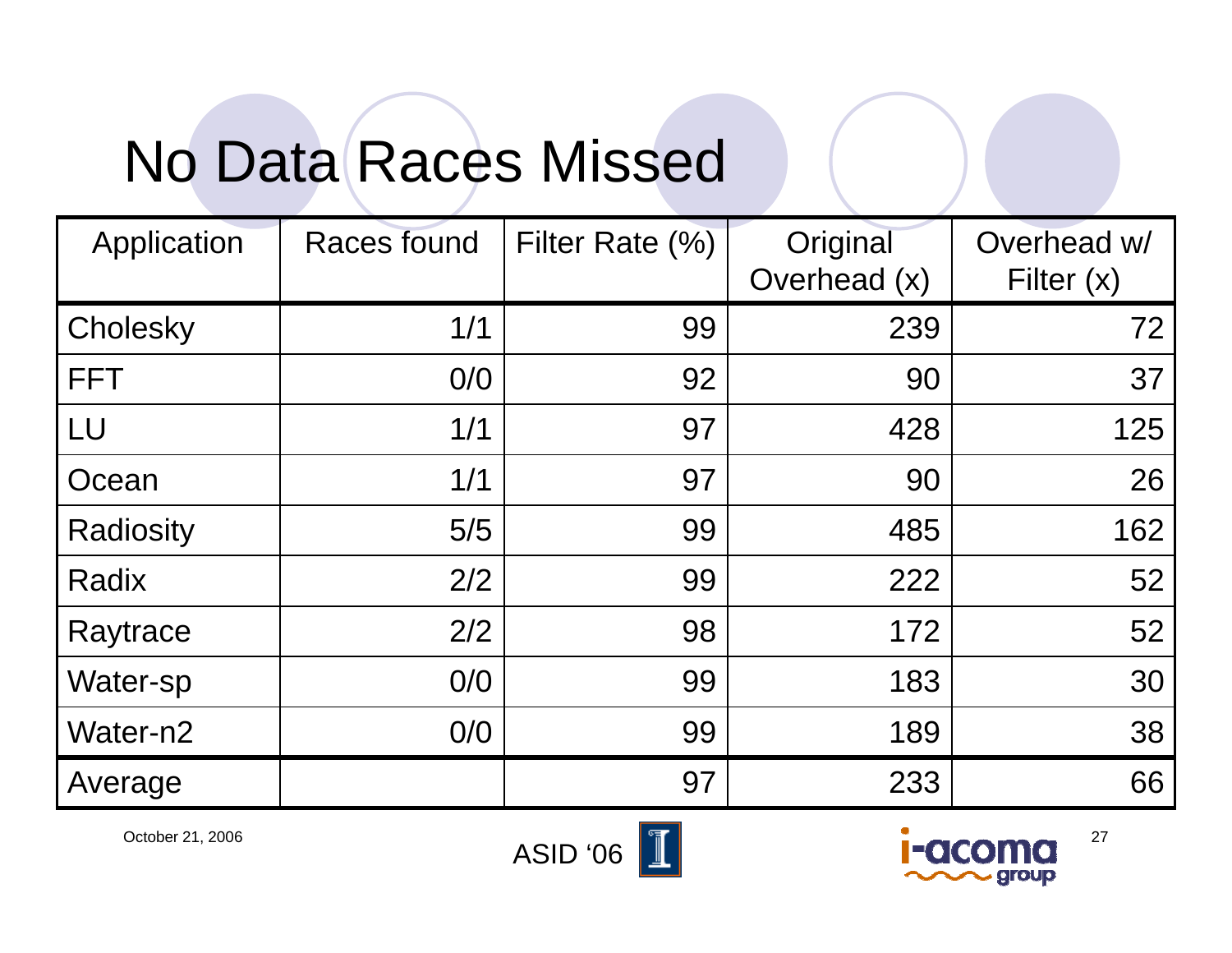### **Conclusion**

**• Three filters developed: OStack** 

- **ODuplicate**
- {FSM
- Filter 97% of accesses without losing races

**OCould be used with many data-race detectors** 

• Avg. slowdown reduced from 233x to 66x {Much more work to be done